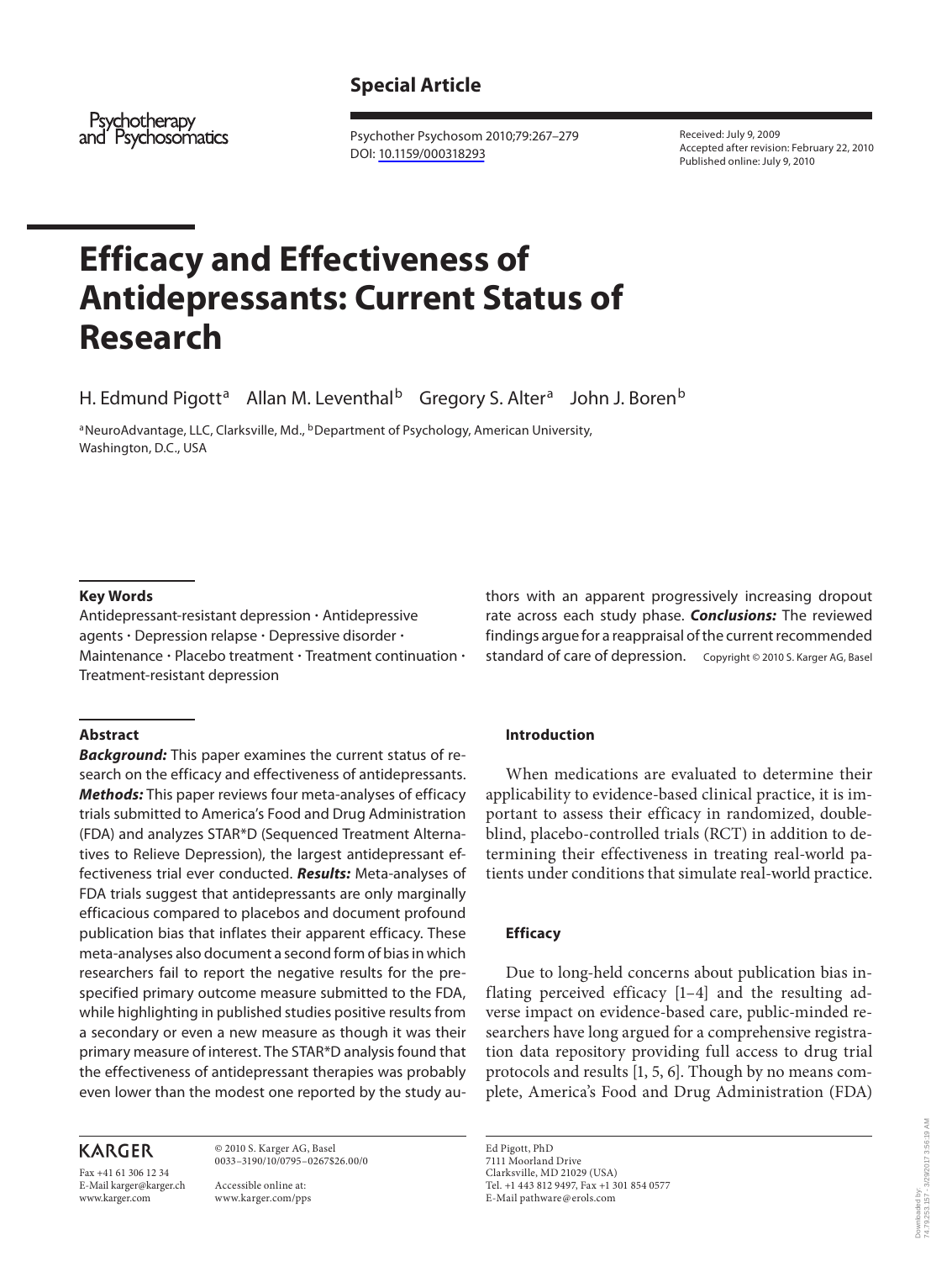maintains a large repository of RCT trials as part of its new drug application process. Prior to conducting new drug application trials, drug companies must register them with the FDA, which includes pre-specifying the primary and secondary outcome measures and means of analysis. Pre-specification is essential to ensure the integrity of a trial and enables the discovery of when investigators selectively publish the measures that show the outcome the sponsors prefer following data collection and analysis, a form of researcher bias known as HARKing [7] or *'hypothesizing after the results are known'* .

 Rising et al. [8] recently published a meta-analysis of all efficacy trials for new drugs approved by the FDA from 2001 to 2002 and the subsequent publication status of these trials 5 years later. Key findings were:

- New drug application studies with favorable outcomes were almost five times more likely to be published as those with unfavorable ones.
- 26.5% of pre-specified primary outcome measures were omitted from journal articles of new drug trials.
- Of the 43 primary measures not supporting efficacy, 20 (47%) were not included in the published results.
- 17 measures were only presented in the published studies and 15 of these showed positive effects for the new drug.

 The analysis of Rising et al. [8] documents significant publication bias that inflates the apparent efficacy of new drugs. In addition to selective publication of positive trials, more disturbingly researchers at times fail to report the negative results of pre-specified primary outcome measures while highlighting in published studies positive results from a secondary or even a new measure as though it was their primary measure of interest. Besides casting doubt on the accurate reporting of individual drug trials in journal articles, their findings also directly challenge the validity of meta-analyses covering specific drugs and drug classes when limited to published studies.

 Several antidepressant meta-analyses have been conducted using the FDA data repository to avoid the inflationary effects of publication bias. In 2008, Turner et al. [9] reviewed 74 trials of 12 antidepressants to assess subsequent publication bias and its influence on apparent efficacy.

 In their meta-analysis, antidepressant studies with favorable outcomes were 16 times more likely to be published as those with unfavorable ones. According to the FDA scientific reviews though, only 38 trials (51%) found positive drug/placebo differences and 37 were subsequently published. The FDA judged the remaining 36 studies to be either negative (24 studies) or questionable (12 studies) – that is, no difference on the primary outcome but significant findings on a secondary measure. Only 3 (8%) were published reporting negative results, while the remaining 33 were either not published (22 studies) or published as though they were positive (11 studies) in contradiction to the FDA conclusions. Similar to Rising et al. [8], Turner et al. [9] report that in these 11 studies the authors did not report their negative results for the pre-specified primary outcome measure and instead highlighted positive results from a different measure as though it was their primary measure of interest.

 Turner et al. [9] next compared the effect size derived from the FDA repository to that from the 51 published studies. This analysis found that the weighted mean effect size in the FDA data set was a modest 0.31 (95% confidence interval, 0.27–0.35) versus 0.41 (95% confidence interval, 0.36–0.45) in the published studies indicating a 32% inflation of the apparent efficacy of antidepressants. Their findings are similar to those of Kirsch et al. [10] in 2002 in a meta-analysis of 47 trials of 6 FDA-approved antidepressants. Though statistically significant due to the large combined number ( $n = 6,944$ ), they found that the weighted mean difference between groups on the 17 item Hamilton Rating Scale for Depression (HRSD) was only 1.8 points and 57% of the trials found no significant drug/placebo differences [11] .

 Kirsch et al. [10] and Kirsch and Antonuccio [12] also examined patients' response as a function of dosing strength and time. These analyses found no advantage for higher antidepressant dosing. Regarding the common belief that drug effects are more enduring than placebo effects, they found that while patients' initial positive responses to both decrease over time, the correlation was higher for antidepressants ( $r = -0.84$ ) than placebos ( $r =$ –0.62), suggesting that the effects of antidepressants diminish more rapidly than those of placebo.

 In 2008, Kirsch et al. [13] examined the relationship between depression severity and efficacy in all 35 trials  $(n = 5,133)$  of four new-generation antidepressants. This analysis found no clinically significant difference (defined as a drug/placebo difference of  $\geq$ 3 on the HRSD) between antidepressants and placebos as a function of severity except for the most severely depressed patients (i.e. those with a  $\geq$  29 HRSD score). However, even this difference was due to a decreased placebo response in more severely depressed patients, not an increased response to antidepressants.

 Also in 2008, Barbui et al. [ 14 ] analyzed 40 paroxetine studies (29 published/11 unpublished;  $n = 6,391$ ) using early trial termination for any reason (i.e. dropout) as the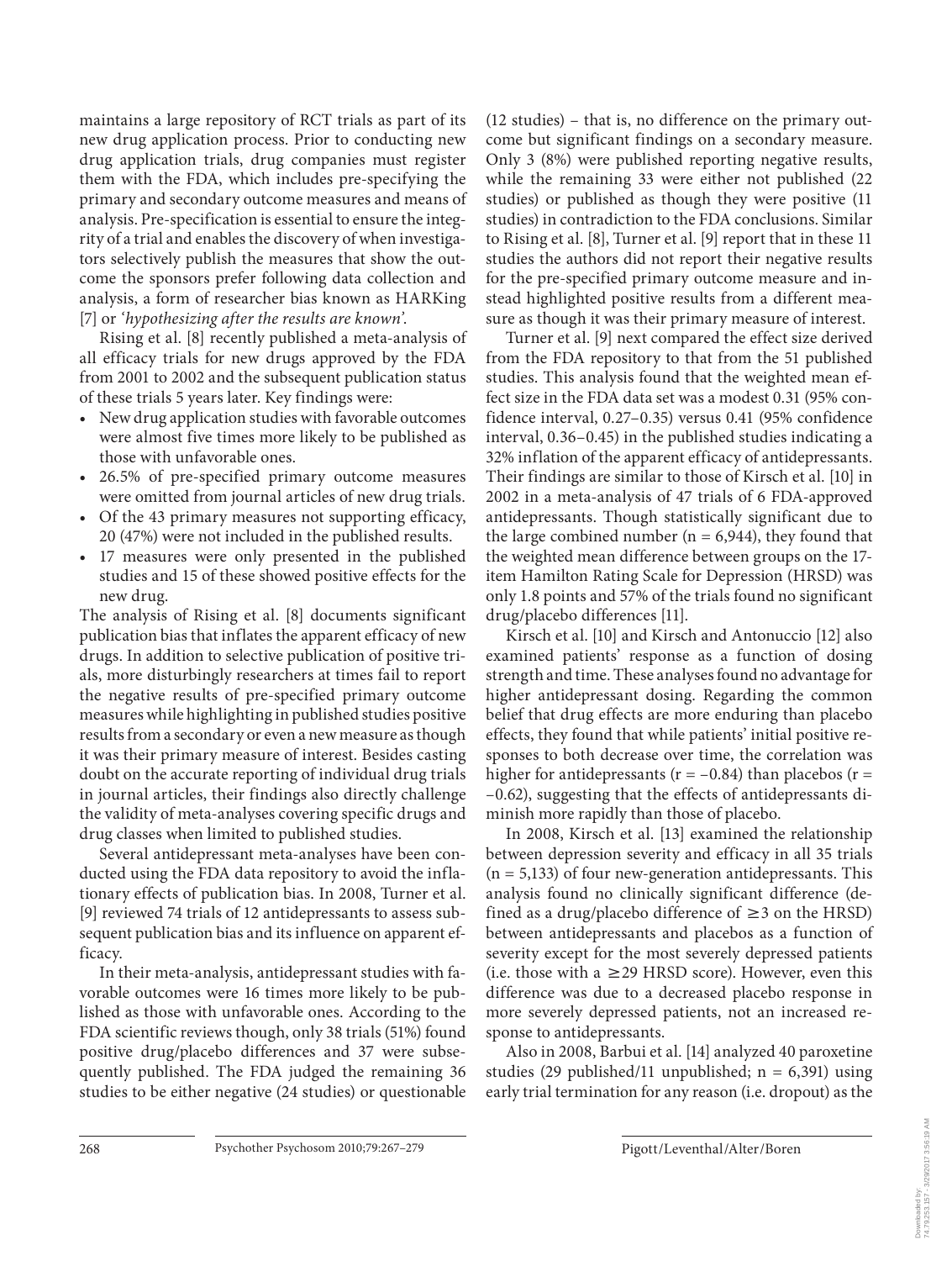primary outcome assessing it as the best available *'hard measure of treatment effectiveness and acceptability'* [ 14 , p. 296]. Their analysis found no drug/placebo difference on this measure in contrast to a secondary one that paroxetine was clinically superior to placebo in patients' likelihood of achieving a  $\geq$  50% reduction in depressive symptoms. They also found that significantly more paroxetine patients dropped out due to side effects and increased suicidal tendencies. In a subsequent analysis though of these same studies, the apparent clinical superiority of paroxetine disappeared after statistically controlling for the differences in drug/placebo side effects [15, cited in 16, p. 19]. This finding is similar to that of Greenberg et al. [17] of an exceptionally high correlation between side effects and improvement in fluoxetine/placebo trials and suggests that when it does occur, the apparent superiority of antidepressants may be due to unblinding among study patients (and raters) given the greater frequency of side effects in active drug groups and patients' education about said effects as part of informed consent [18, 19]. Kirsch [16, pp 7-22] and Kirsch and Sapirstein [20], among others [18, 19, 21], argue that side effects enhance the placebo effects of antidepressants by confirming to patients that they are taking the active medication and thereby increasing their expectation of improvement. Given the often small drug/placebo differences in these studies, it would not take much such unblinding to account for positive results when they do occur. On the other hand, the fact that many RCTs fail despite significant drug/placebo side effect differences suggests that said effects alone are not sufficient to consistently result in greater improvement even if they do contribute to unblinding.

 The analyses performed by Rising et al. [8] and Turner et al. [9] document that readers should be wary when researchers replace their pre-specified primary outcome measure with a new one. This concern is reinforced by recent analyses documenting widespread selective outcome reporting in industry-sponsored research and the inflationary effect that often occurs when the pre-specified primary outcome measure is not used to report findings [22, 23]. Perhaps the most troubling implications of the Rising-Turner-Kirsch-Barbui findings are that journal readers, seeking articles to guide evidence-based practice, may have been misled by meta-analyses and reviews based on biased published articles on antidepressant efficacy.

 However, some explain only marginal superiority of antidepressants by the fact that subjects enrolled in RCTs do not necessarily present with adequate illness severity.

Lieberman et al. [24] observed that early RCTs often enrolled hospitalized patients who were less responsive to placebo, whereas more recent trials typically enroll highly selected outpatients, contacted through mass media advertisements, who may be less severely depressed. In a meta-analysis of 75 RCTs published between 1981 and 2000, Walsh et al.[25] showed that the response to both antidepressants and placebos has increased over time with a significant positive correlation between year of publication and response. Parker [26] argues that this progressively increasing response to both compromises the ability to differentiate truly efficacious antidepressants from placebos, particularly among less severe patients.

 Fava et al. [27] notes that the analysis of Walsh et al. [25] likely understates placebo response rates since most failed trials go unpublished; they estimate that the true rate is 35–45%. They then explore various potential causes for failed trial findings (e.g. measurement errors or diagnostic heterogeneity) and propose a new study design that might reduce placebo rates and thereby the number required to differentiate efficacious antidepressants from placebos. Both Fava et al. [27] and Otto and Nierenberg [28] observe that only two RCTs showing drug superiority are required for FDA approval regardless of how many were conducted, and both cite the example of paroxetine that took nine trials to get the two necessary to *'win'* approval [29] . The apparent lack of significant adverse consequences to drug companies from failed trials (other than added costs and delayed time to market) may have fostered a production-oriented mindset favoring trial quantity over quality (since it takes only two to win, and losses are not counted) too often resulting in flawed science and thereby the ensuing vigorous debate over methodology and interpretation while furthering the disconnect between trial findings and their application to clinical practice.

 In an analysis of psychiatric outpatients with major depressive disorder (MDD), Zimmerman et al. [30] found that RCTs would have excluded 86% due to their having a comorbid anxiety or substance use disorder, insufficient depressive symptoms, and/or current suicidal ideation. Similarly, a post hoc analysis of STAR\*D (Sequenced Treatment Alternatives to Relieve Depression) patients, the largest antidepressant effectiveness study ever conducted, found that 77.8% would have been excluded from RCTs due to having a baseline HRSD score  $\leq$ 19, more than one concurrent medical condition, more than one comorbid psychiatric disorder, and/or a current depressive episode lasting  $>2$  years [31]. This analysis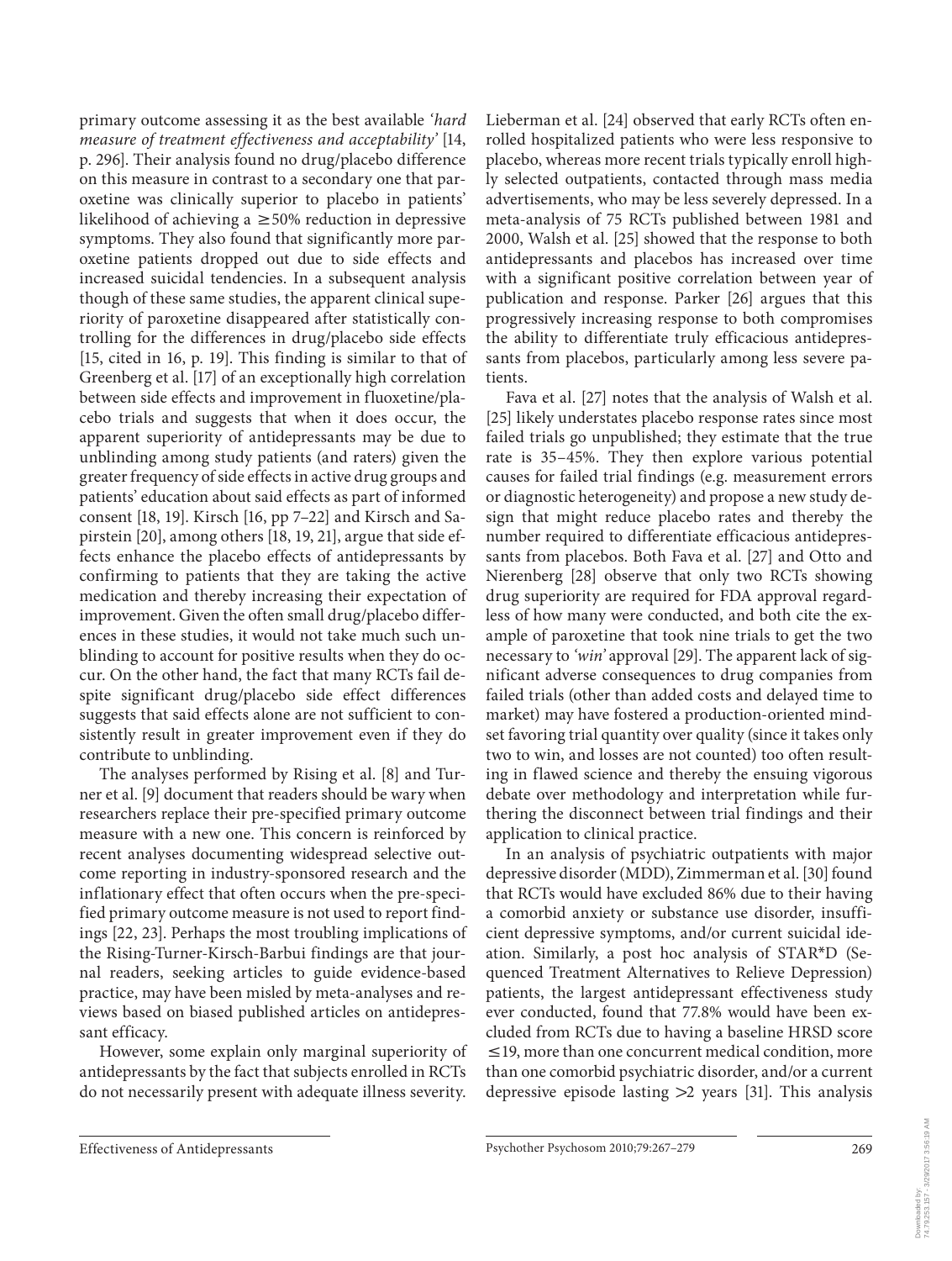found that STAR<sup>\*</sup>D patients who met RCT inclusion criteria had greater likelihood of remission than those more representative of the vast majority seeking care (34.4 vs. 24.7% remission rate). As Wisniewski et al. [31] note, by enrolling more representative patients RCT results would better estimate the benefit of an antidepressant in practice and may also reduce placebo response rates and the associated risk of failed trials. Likewise, Parker [26, p. 2] argues that the apparent limited efficacy of antidepressants may not be related to the modest effects of these compounds but rather to RCT design and methodological issues, ' *whereby the ''apples'' assessed in such studies do not correspond to the ''oranges'' of clinical practice'* .

 While the relative efficacy of antidepressants is not settled, progress will only come as RCTs enroll representative MDD samples for which the medication is intended under conditions that simulate real-world practice. Such trials should follow Gaudiano and Herbert's [19] recommendations for distinguishing between specific and nonspecific treatment effects, the first one being having an active placebo arm to reduce the likelihood of unblinding and thereby control the potential role of side effects in enhancing patients' expectation of improvement.

# **Real-World Effectiveness of Antidepressants**

 In conformity with this goal of enrolling more representative MDD patients, the NIMH-funded STAR\*D study [32–38] :

- enrolled 4,041 real patients seeking care versus persons responding to advertisements for depressed subjects;
- included patients with comorbid medical and psychiatric conditions as well as those whose current MDD episode was  $>2$  years;
- included patients currently undergoing antidepressant treatment provided that there was not a history of nonresponse or intolerance to either step-1 or step-2 protocol antidepressants;
- used *'remission'* versus *'response'* as the primary criterion of successful treatment which is a higher clinical standard than used in prior effectiveness studies;
- provided 12 months of continuing care while monitoring the durability of treatment effects versus only reporting acute-care improvement.

STAR\*D provided a very high quality of free acute and continuing care to maximize the likelihood that MDD patients would achieve remission and maintain it. Table 1 describes in detail the high quality of treatment and the extensive efforts of STAR<sup>\*</sup>D to retain patients. The treatment protocol included state-of-the-art acute care to achieve remission followed by 1 year of continuing care for all patients who achieved a satisfactory clinical response. The goal of continuing care was to maintain remission and prevent relapse [39, p. 15].

The continuing-care phase of STAR\*D also provided a real-world test of the practice guideline of the American Psychiatric Association (APA) that *' following remission, patients who have been treated with antidepressant medications in the acute phase should be maintained on these agents to prevent relapse'* [40, p. 15]. This guideline received the highest confidence rating of the expert panel.

STAR\*D was designed to provide guidance in selecting the best '*next-step*' treatment for the many patients who fail to get adequate relief from their initial selective serotonin reuptake inhibitors (SSRI) trial by evaluating the relative efficacy of eleven pharmacologically distinct treatments [41]. Cognitive therapy (CT) was also an option in step 2, but too few patients included it as an acceptable treatment resulting in only 101 contributing data after randomization [33]. CT was therefore excluded from the primary step-2 switch and augmentation articles [33, 34]. Possible reasons so few patients found CT acceptable included: (1) biased self-selection since all patients started on citalopram in step 1; (2) the added costs of CT which STAR\*D did not cover whereas it covered all medication and physician visit costs, and (3) CT patients had to go to another site to see a new non-physician professional [42, pp 748-749]. Despite these impediments, in a subsequent article STAR<sup>\*</sup>D reported that the 101 step-2 patients who received CT *'(either alone or in combination with citalopram) had similar response and remission rates to those assigned to medication strategies'* [42, p. 739].

 The conclusion section of the research design article of STAR \* D states: *'STAR* \* *D uses a randomized, controlled design to evaluate both the theoretical principles and clinical beliefs that currently guide the management of treatment-resistant depression in terms of symptoms, function, satisfaction, side-effect burden, and health care utilization and cost estimates. Given the dearth of controlled data, results should have substantial public health and scientific significance, since they are obtained in representative participant groups/settings, using clinical management tools that can easily be applied in daily practice'* [43, p. 136].

 Given the *'substantial public health and scientific significance*' of STAR<sup>\*</sup>D in evaluating the effectiveness of antidepressants when optimally delivered to real-world patients, it is critical that the methodology and findings of STAR\*D are presented accurately.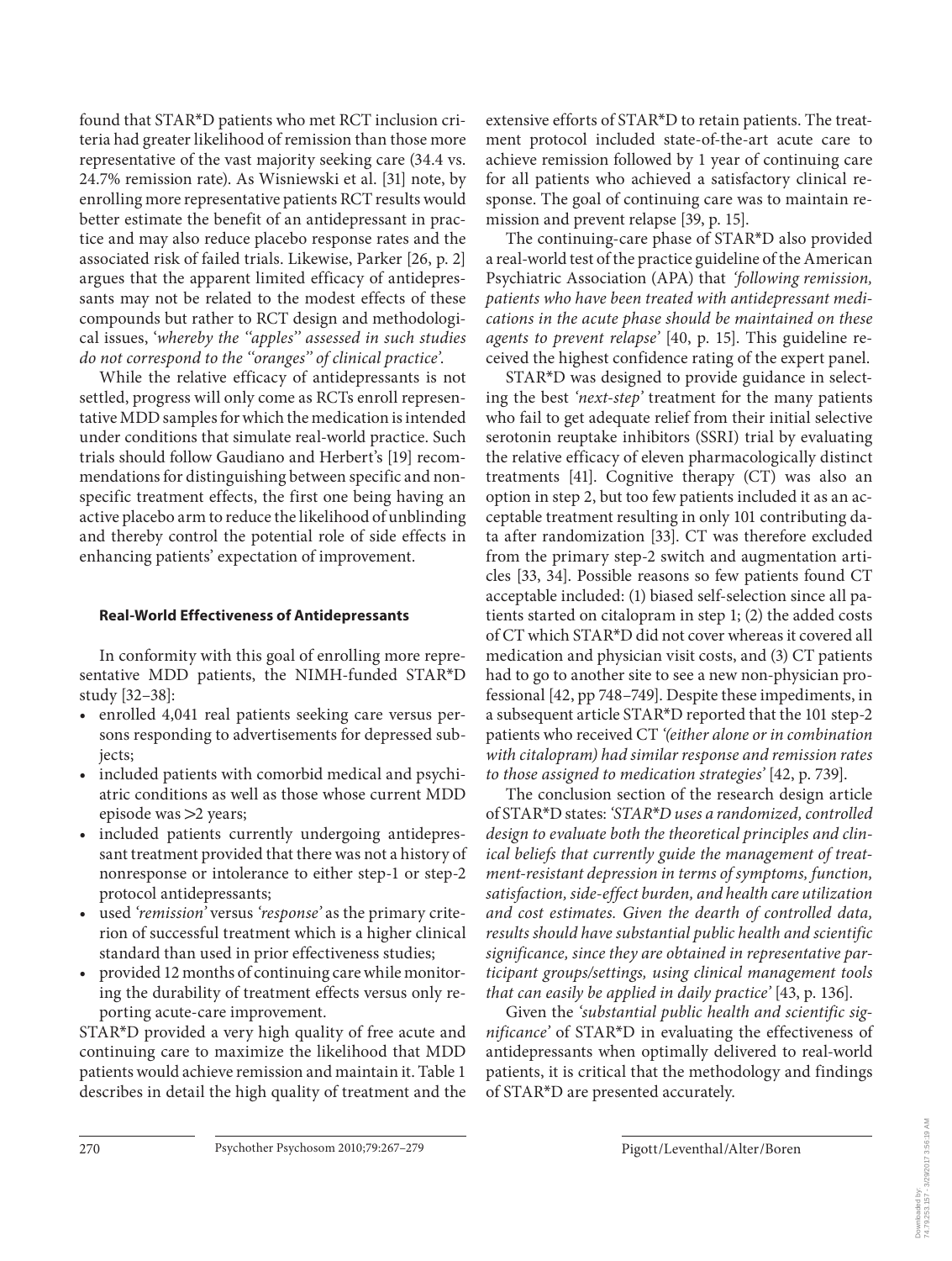**Table 1.** Highest quality of acute and continuing care to maximize remissions while minimizing relapse and dropouts

| Descriptor                                                                                           | Explanation                                                                                                                                                                                                                                                                                                                                                                                                                                                                                                                                                                                                                                                                                                                                                                                                                                                                                                                                                                                                                                                                                                                                                                                                                                                                                                                                                                                                                                                                                                                                                                                                                                                                                                                                                                                                                                                                                                                                                                    | Descriptor                                                  | Explanation                                                                                                                                                                                                                                                                                                                                                                                                                                                                                                                                                                                                                                                                                                                                                                                                                                                                                                                                                                                                                                                                                                                                                                                                            |
|------------------------------------------------------------------------------------------------------|--------------------------------------------------------------------------------------------------------------------------------------------------------------------------------------------------------------------------------------------------------------------------------------------------------------------------------------------------------------------------------------------------------------------------------------------------------------------------------------------------------------------------------------------------------------------------------------------------------------------------------------------------------------------------------------------------------------------------------------------------------------------------------------------------------------------------------------------------------------------------------------------------------------------------------------------------------------------------------------------------------------------------------------------------------------------------------------------------------------------------------------------------------------------------------------------------------------------------------------------------------------------------------------------------------------------------------------------------------------------------------------------------------------------------------------------------------------------------------------------------------------------------------------------------------------------------------------------------------------------------------------------------------------------------------------------------------------------------------------------------------------------------------------------------------------------------------------------------------------------------------------------------------------------------------------------------------------------------------|-------------------------------------------------------------|------------------------------------------------------------------------------------------------------------------------------------------------------------------------------------------------------------------------------------------------------------------------------------------------------------------------------------------------------------------------------------------------------------------------------------------------------------------------------------------------------------------------------------------------------------------------------------------------------------------------------------------------------------------------------------------------------------------------------------------------------------------------------------------------------------------------------------------------------------------------------------------------------------------------------------------------------------------------------------------------------------------------------------------------------------------------------------------------------------------------------------------------------------------------------------------------------------------------|
| Optimized<br>sustained<br>study partici-<br>pation to<br>minimize<br>dropouts<br>[41,<br>pp 473-474] | Promoted patients' study affiliation via STAR*D-branded<br>$\overline{\phantom{0}}$<br>brochures, bimonthly newsletters, and an informational<br>video emphasizing the public health significance of<br>STAR*D and the critical role played by patients;<br>educated patients and families about depression and its<br>treatment using a multistep educational package;<br>used a letter reminder system to alert patients before ap-<br>$\overline{\phantom{a}}$<br>pointments in those clinics without such systems who had<br>a >15% rate of missed appointments;<br>ensured timely follow-up and rescheduling of missed ap-<br>pointments by calling patients on the day of the missed<br>appointment, and again within 24 h, if there was no re-<br>sponse; the patient's physician sent a letter within 48 h if<br>contact was not established;<br>used a letter reminder system for all research outcome as-<br>$\overline{\phantom{0}}$<br>sessment calls during acute and continuing care;<br>in every clinic visit, the clinical research coordinator dis-<br>$\overline{\phantom{0}}$<br>cussed the research outcomes in phone calls with the pa-<br>tient to ensure that the calls were completed on schedule<br>and worked to resolve any problematic issues regarding<br>said calls [39, p. 75];<br>paid patients USD 25.00 for participating in each telephon-<br>$\overline{\phantom{0}}$<br>ic research outcome assessment;<br>permitted patients to re-enter acute and/or continuing care<br>within 4 weeks after having dropped out [39, p. 80];<br>recommended 1 year of continuing care for all patients<br>-<br>who achieved a satisfactory clinical response with the es-<br>sential goal of preventing relapse [39, p. 15];<br>permitted continuing-care patients to remain in the study<br>$\overline{\phantom{a}}$<br>if they moved from the area [39, p. 81];<br>provided all medical and pharmacological treatment care-<br>-<br>free to patients. | Liberal<br>prescribing<br>of non-<br>study<br>medications - | Physicians had great leeway in prescribing non-study medica-<br>tions to treat comorbid symptoms resulting in:<br>- 17.2% taking trazodone for sleep;<br>- 11.9% taking an anti-anxiety medication;<br>16.7% taking either a sedative or hypnotic medication;<br>- an undisclosed percentage taking medications to address<br>side effects [33, table 2].                                                                                                                                                                                                                                                                                                                                                                                                                                                                                                                                                                                                                                                                                                                                                                                                                                                              |
|                                                                                                      |                                                                                                                                                                                                                                                                                                                                                                                                                                                                                                                                                                                                                                                                                                                                                                                                                                                                                                                                                                                                                                                                                                                                                                                                                                                                                                                                                                                                                                                                                                                                                                                                                                                                                                                                                                                                                                                                                                                                                                                | care visits                                                 | Continuing- Patients saw their physician every 2 months and continued<br>taking their treatment medication(s) at the same doses, but<br>their physicians were allowed to make any psychotherapy,<br>medication, and/or medication dose changes to maximize<br>the likelihood of maintaining patients' remission status [38,<br>p. 1908]; additional continuing-care visits were scheduled<br>when patients began to experience a return of depressive<br>symptoms and/or intolerable side effects [39, p. 78].                                                                                                                                                                                                                                                                                                                                                                                                                                                                                                                                                                                                                                                                                                         |
|                                                                                                      |                                                                                                                                                                                                                                                                                                                                                                                                                                                                                                                                                                                                                                                                                                                                                                                                                                                                                                                                                                                                                                                                                                                                                                                                                                                                                                                                                                                                                                                                                                                                                                                                                                                                                                                                                                                                                                                                                                                                                                                | Clinical<br>research<br>coordinator<br>(CRC)                | Each site had a clinical research coordinator who [32, p. 30]:<br>saw patients before each visit administering multiple mea-<br>sures to them including the QIDS-SR during each acute-<br>care visit;<br>assisted physicians in protocol implementation;<br>provided patients with support and encouragement in pro-<br>tocol implementation.                                                                                                                                                                                                                                                                                                                                                                                                                                                                                                                                                                                                                                                                                                                                                                                                                                                                          |
|                                                                                                      |                                                                                                                                                                                                                                                                                                                                                                                                                                                                                                                                                                                                                                                                                                                                                                                                                                                                                                                                                                                                                                                                                                                                                                                                                                                                                                                                                                                                                                                                                                                                                                                                                                                                                                                                                                                                                                                                                                                                                                                | Treatment<br>designed<br>to enhance<br>subject<br>retention | Treatment was designed to minimize dropouts and/or non-<br>compliance including:<br>- open-label prescribing during acute and continuing care<br>with no placebo control condition during any study phase;<br>patients chose their acceptable treatment assignments for<br>steps 2 and 3 to eliminate any concerns they might have<br>about receiving an unacceptable assignment; this resulted<br>in only 21 of 1439 (1.5%) step-2 patients making them-<br>selves available for random assignment to all treatment op-<br>tions [33, p. 1235] while only 29 of 377 (7.7%) did so in step<br>$3$ [36, p. 1521];<br>during each step, patients could enroll immediately into<br>$\overline{\phantom{0}}$<br>the next step if they had intolerable side effects or had max-<br>imized the dosing of their current medication(s) without<br>achieving a remission;<br>during any step, patients could enter continuing care di-<br>rectly on their current medication(s) if they were treatment<br>responders even if they had not achieved remission; this<br>was done to minimize responders from dropping out<br>in order to avoid having to discontinue their current<br>medication(s) and start a new drug regimen. |
| Acute-care<br>visits                                                                                 | Physicians met with patients on entry into each new step to<br>initiate drug treatment with follow-up visits scheduled on<br>weeks 2, 4, 6, 9, and 12, with an optional week 14 visit.                                                                                                                                                                                                                                                                                                                                                                                                                                                                                                                                                                                                                                                                                                                                                                                                                                                                                                                                                                                                                                                                                                                                                                                                                                                                                                                                                                                                                                                                                                                                                                                                                                                                                                                                                                                         |                                                             |                                                                                                                                                                                                                                                                                                                                                                                                                                                                                                                                                                                                                                                                                                                                                                                                                                                                                                                                                                                                                                                                                                                                                                                                                        |
| Measure-<br>ment-<br>based care                                                                      | Conducted structured evaluations of symptoms and side ef-<br>fects at each visit and included a centralized treatment moni-<br>toring and physician feedback system to ensure consistent<br>implementation of optimal care across research sites.                                                                                                                                                                                                                                                                                                                                                                                                                                                                                                                                                                                                                                                                                                                                                                                                                                                                                                                                                                                                                                                                                                                                                                                                                                                                                                                                                                                                                                                                                                                                                                                                                                                                                                                              |                                                             |                                                                                                                                                                                                                                                                                                                                                                                                                                                                                                                                                                                                                                                                                                                                                                                                                                                                                                                                                                                                                                                                                                                                                                                                                        |
| Aggressive<br>medication<br>dosing                                                                   | Provided aggressive medication dosing with a fully adequate<br>dose for a sufficient duration to 'ensure that the likelihood of<br>achieving remission was maximized and that those who did not<br>reach remission were truly resistant to the medication' [32, p. 30].                                                                                                                                                                                                                                                                                                                                                                                                                                                                                                                                                                                                                                                                                                                                                                                                                                                                                                                                                                                                                                                                                                                                                                                                                                                                                                                                                                                                                                                                                                                                                                                                                                                                                                        |                                                             |                                                                                                                                                                                                                                                                                                                                                                                                                                                                                                                                                                                                                                                                                                                                                                                                                                                                                                                                                                                                                                                                                                                                                                                                                        |

## **Change in One of the Outcome Measures**

 As designed, the HRSD was the pre-specified primary measure of STAR\*D and the Inventory of Depressive Symptomatology-Clinician-Rated (IDS-C30) the secondary one for identifying 'remitted' (i.e. those with a score  $\leq$  7 HRSD) and *'responder'* (i.e. those with a  $\geq$  50% reduction in depressive symptoms) patients [41, p. 476, 43 , p. 123]. These measures were obtained by research outcome assessors (ROAs) blind to treatment assignment at entry into and exit from each treatment level, and every 3 months during continuing care. Additional measures assessing symptoms, level of functioning, satisfaction, quality of life, side effect burden, and health care utilization were obtained by an interactive voice response (IVR) telephone system on the same schedule as the HRSD and IDS-C30 [43, p. 129] (table 2).

As mentioned earlier, STAR\*D was designed to identify the best next-step treatment for the many patients who fail to get adequate relief from their initial SSRI trial. Due to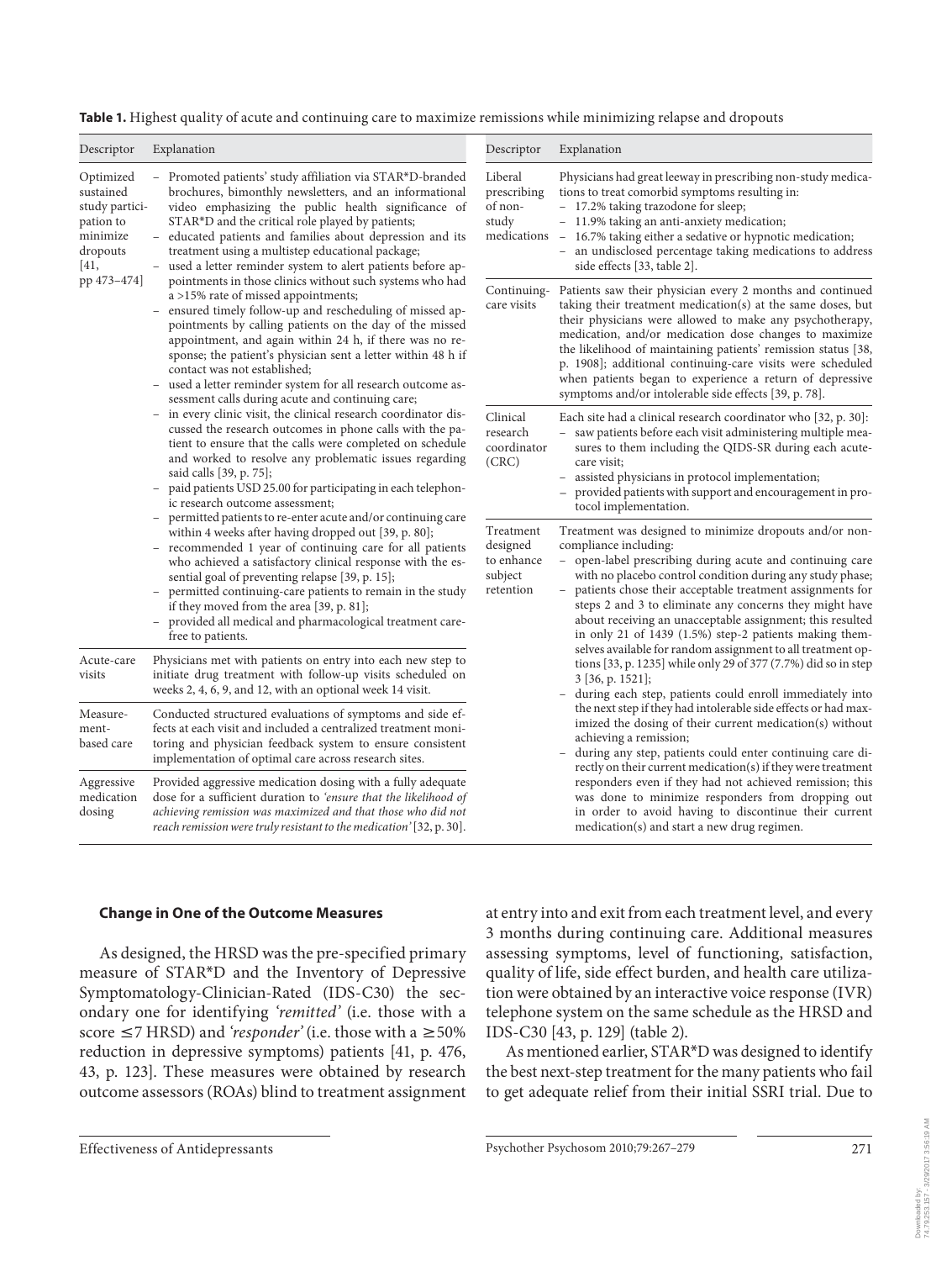| Step                                                   | n <sup>1</sup> |       | $0-3$ months <sup>2</sup> $3-6$ months <sup>3</sup> $6-9$ months <sup>4</sup> |       | $9-12$ months <sup>5</sup> |
|--------------------------------------------------------|----------------|-------|-------------------------------------------------------------------------------|-------|----------------------------|
| 1                                                      | 1,085          | 628   | 431                                                                           | 290   | 84                         |
| 2                                                      | 383            | 199   | 133                                                                           | 79    | 20                         |
| 3                                                      | 35             | 16    | 11                                                                            | 8     |                            |
| $\overline{4}$                                         | 15             | 8     |                                                                               | 5     |                            |
| Total                                                  | 1,518          | 851   | 580                                                                           | 382   | 108                        |
| Relapse and/or<br>dropout rate by quarter <sup>6</sup> |                | 43.9% | 61.8%                                                                         | 74.8% | 92.9%                      |

**Table 2.** Survival analysis by treatment step of patients who entered continuing care in remission

<sup>1</sup> Number of patients entering continuing care with a QIDS-SR-defined remission [38, table 5, column 2].  $^2$  Number of patients who called in at least once into the STAR\*D IVR system during months 0–3 and did

not relapse scoring in the moderate/severe depression range on the QIDS-SR [38, fig. 3, table, row 2].

 $3$  Number of patients who called in at least once during months  $3-6$  and did not relapse scoring in the moderate/severe depression range on the QIDS-SR during this or any prior assessment in months 0–3 [38, fig. 3, table, row 3]. <sup>4</sup>

 Number of patients who called in at least once during months 6–9 and did not relapse scoring in the moderate/severe depression range on the QIDS-SR during this or any prior assessment in months 0–6 [38, fig. 3, table, row 4]. <sup>5</sup>

 Number of patients who called in at least once during months 9–12 and did not relapse scoring in the moderate/severe depression range on the QIDS-SR during this or any prior assessment in months 0–9 [38, fig. 3, table, row 5].

The percent of STAR\*D remitted patients who relapsed and/or dropped out during continuing care.

the high study dropout rate in STAR<sup>\*</sup>D which frequently resulted in missing exit IDS-C30 and HRSD assessments (and thereby the required imputation level made these assessments relatively uninformative), the statistical analytical plan was revised with input from the Data Safety and Monitoring Board prior to data lock and unblinding.

The revised statistical analytical plan of STAR\*D dropped the IDS-C30 and replaced it with the Quick Inventory of Depressive Symptomatology-Self-Report (QIDS-SR), a tool developed by the principal investigators of STAR\*D that is highly correlated with the HRSD (the primary measure) since it was administered at every visit [44-46]. In the step-1 to step-4 studies, the QIDS-SR was the secondary measure for identifying remissions and sole measure for identifying responders while the HRSD was the primary measure for identifying remitted patients [32–37] .

As originally planned, STAR\*D used the QIDS-SR in two ways. The research version was IVR administered on the same schedule as the other measures during steps 1–4 and as an *'interim'* monthly measure during continuing care [39, p. 120, table 3].

 Patients also completed a paper-and-pencil QIDS-SR at the beginning of each clinic visit along with two selfrated side effect measures and a medication adherence questionnaire. These four self-assessments were overseen by non-blinded clinical research coordinators who reviewed the results to make certain that all items were completed and then saw the patient to administer the QIDS-C (the clinician-administered version with the identical 16 questions and response options as the QIDS-SR), the Clinical Global Impression Improvement Scale, and discuss with the patient any symptoms and side effects that he/she was experiencing as well as present patient education materials [39, p. 75].

 The clinical research coordinators then recorded the six measures on the clinical record form for the treating physician's review before he/she saw the patient *'to provide consistent information to the clinicians who use this information in the protocol'* [43, p. 128]. In this way, the paper-and-pencil QIDS-SR was one of the *'clinical management tools that can easily be applied in daily practice'* [ 43 , p. 136] of STAR \* D and used as such in the *'measurement-based'* system of care of STAR\*D as STAR\*D states: *'To enhance the quality and consistency of care, physicians used the clinical decision support system that relied on the measurement of symptoms (QIDS-C and QIDS-SR), sideeffects (ratings of frequency, intensity, and burden), medication adherence (self-report), and clinical judgment based on patient progress'* [32, p. 30]. This distinction between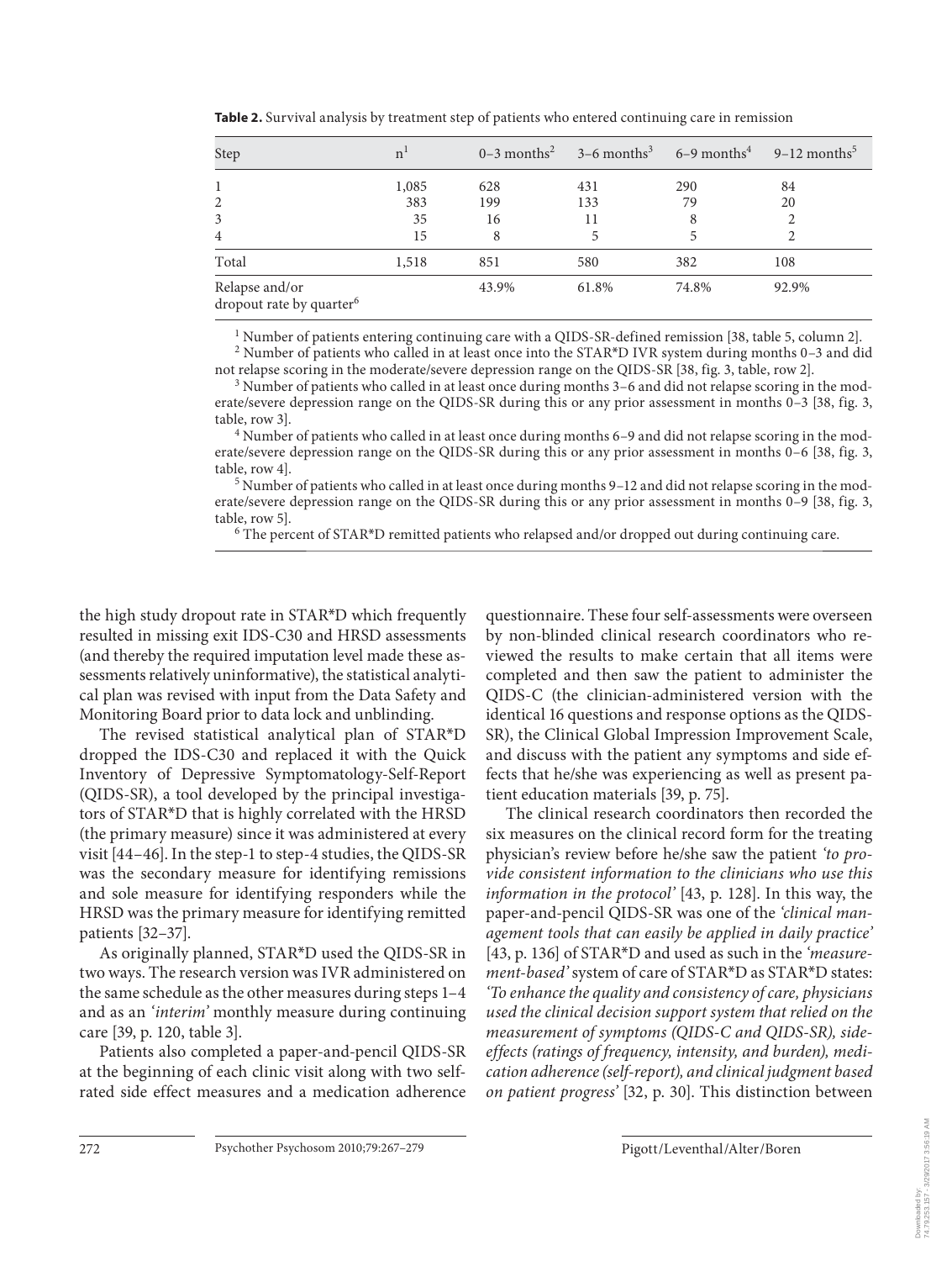| Treatment | Remission rate <sup>1</sup> | Discontinuance rate <sup>2</sup>          |
|-----------|-----------------------------|-------------------------------------------|
| Step 1    | 25.4%<br>790 out of 3,110   | $26.6\%$ <sup>3</sup><br>826 out of 3,110 |
| Step 2    | 25.1%<br>324 out of 1,292   | $30.1\%$ <sup>4</sup><br>389 out of 1,292 |
| Step 3    | 17.8%<br>67 out of 377      | $44.8\%$ <sup>4</sup><br>169 out of 377   |
| Step 4    | 10.1%<br>11 out of 109      | $60.1\%$ <sup>4</sup><br>66 out of 109    |

**Table 3.** Remission and discontinuance rates in STAR\*D by treatment step

<sup>1</sup> Calculated by combining all HRSD-defined remissions in each of steps 1–4 of the published study divided by each combined n of the study [32–37]. Step 1 includes the 234 patients who met the original ≥14 HRSD baseline admission criterion and were started on citalopram but then dropped out without a follow-up visit [32, fig. 1]. <sup>2</sup>

<sup>2</sup> The number of patients who dropped out for any reason including intolerance, lack of adequate response, declining to enter the next-step treatment phase, or declining to enter continuing care despite having a positive response during the current treat-

ment phase.<br><sup>3</sup> Calculated from figure 1 in the step 1 study.

4 Calculated from figure 1 in the final report.

the originally intended use of the QIDS-SR as a clinical tool versus research measure is made explicit in both tables of the design article (tables 2, 3)  $[43, pp 128-129]$  and the Clinical Procedure Manual of  $STAR^*D$  (tables 2, 4) [39, pp 119, 121].

 The revised statistical analytical plan did not change any of the next-step comparison results of STAR\*D, as both the QIDS-SR and HRSD found no significant group differences between treatments in all five comparisons. However, this decision appears to have inflated the reported remission and response rates of STAR\*D. As stated in the step-1 article: *'Higher remission rates were found with the QIDS-SR than with the HRSD because our primary analyses classified patients with missing exit HRSD as nonremitters a priori. Of the 690 patients with missing exit HRSD scores, 152 (22.1%) achieved QIDS-SR remission at the last treatment visit'* [32, p. 34]. In the six step-1 to step-4 studies, there were 1,192 HRSD-identified remissions versus 1,398 QIDS-SR ones, an increase of 17.3%  $($ table 4 $)$ , and the major summary article of STAR<sup>\*</sup>D only used the QIDS-SR to report its step-by-step acute and continuing-care findings [38] .

**Table 4.** HRSD and QIDS-SR remission rates

| Medication step study | <b>HRSD</b> | OIDS-<br><b>SR</b> | References                       |
|-----------------------|-------------|--------------------|----------------------------------|
| Step-1 citalopram     | 790         | 943                | [32, table 4, row 1]             |
| Step-2 switch         | 155         | 186                | [33, table 3, rows 2 and 3]      |
| Step-2 augmentation   | 169         | 202                | [34, table 3, rows 2 and 3]      |
| Step-3 switch         | 38          | 24                 | [35, table 4, rows 1 and 3]      |
| Step-3 augmentation   | 29          | 27                 | [36, table 4, rows 13 and $14$ ] |
| Step-4                | 11          | 16                 | [37, table 3, rows 3 and 4]      |
| Total                 | 1.192       | 1.398              |                                  |

#### **Change in Eligibility for Analysis Criteria**

The step-1 article of STAR\*D states that eligible patients *'had a non-psychotic major depressive disorder determined by a baseline HRSD score*  $\geq 14'$  [32, p. 29]. This is a modest symptom severity threshold (see Davidson et al. [47] with a  $\geq$  20 HRSD inclusion threshold for example) though similar to many MDD patients seeking treatment [30].

 Of the 4,790 patients administered the screening HRSD (completion time: 15 min [39, p. 118]), 4,041 were started on citalopram in their baseline visit [39, p. 17, 48]. Of these patients, 3,110 scored  $\geq$  14 on the more thorough and blinded ROA-administered HRSD (completion time: 20–25 min [39, p. 118]), 234 of whom failed to return for a follow-up visit. For the resulting 2,876 step-1 patients eligible for analysis [ 32 , fig. 1], their baseline HRSD scores averaged 21.8 [32, table 1, row 2]. There were also 607 patients reportedly excluded (but later included – see discussion below) because their score  $\langle 14 \rangle$  signified only mild depression and 324 patients were reportedly excluded (but later included) because they lacked a baseline ROA-administered HRSD [32, fig. 1].

The subsequent step-2 to step-4 articles of STAR\*D continued to state that all patients had *'non-psychotic major depressive disorder'* and did not clarify a deviation from eligibility of step 1 for analysis criteria [32–37] . Specifically, the 607 patients who scored  $\leq$  14 in their baseline ROA assessment along with the 324 patients with no such assessment received citalopram in step 1, progressed to subsequent acute and continuing-care treatments, and were included in step-2 to step-4 articles and also in the summary article. Thus, 931 of the 4,041 STAR\*D patients (23%) did not have a ROA-administered HRSD  $\geq$ 14 when enrolled into the study.

Downloaded by:

3/29/2017 3:56:19 AM 74.79.253.157 - 3/29/2017 3:56:19 AM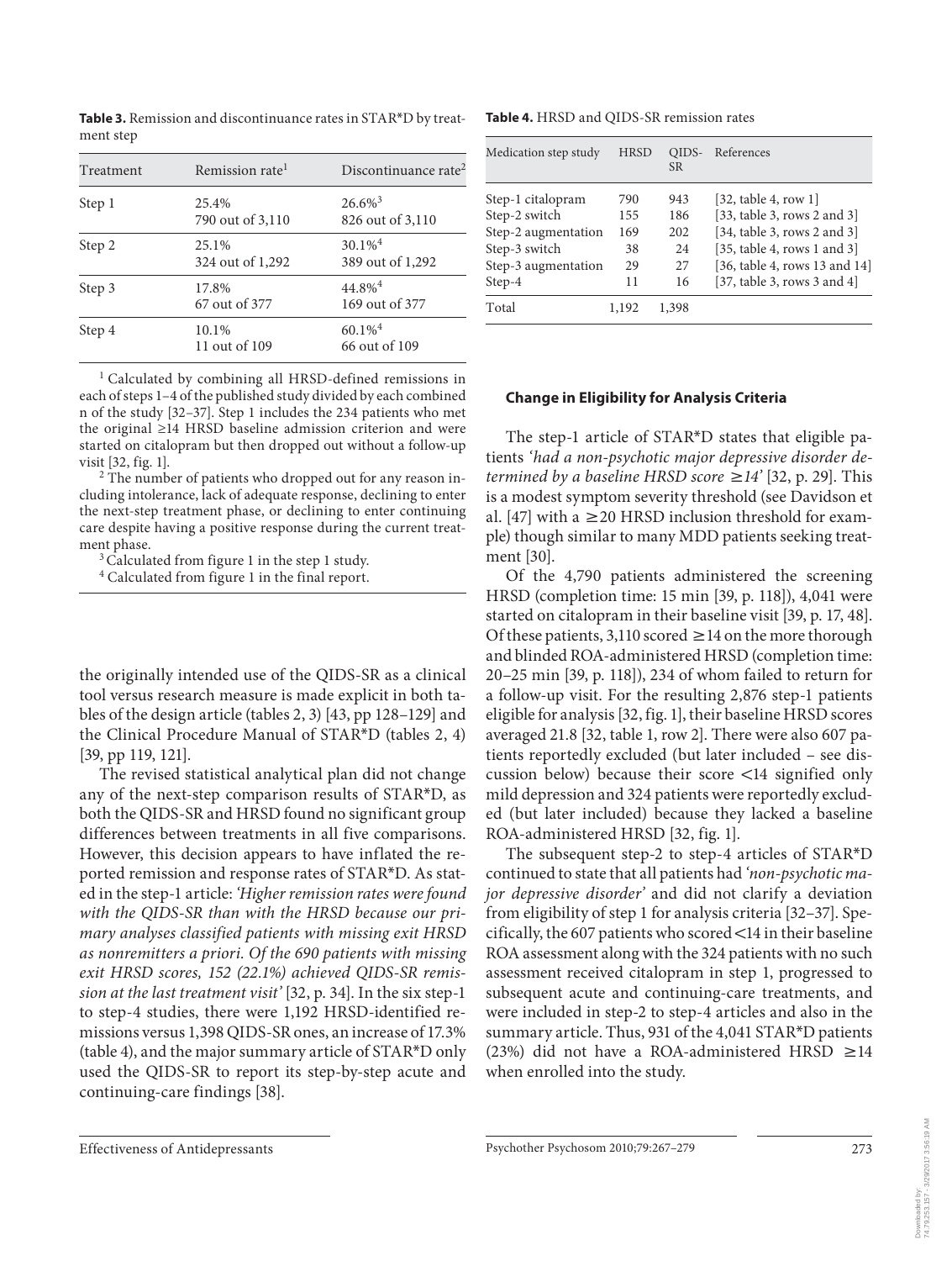The effect of including these patients' data was to lower the average step-1 HRSD from 21.8 to 19.9 [38, table 2, row 2]. STAR<sup>\*</sup>D also included these 931 patients to recalculate the step-1 remission rate of citalopram in its summary article. In so doing, the step-1 remission rate was inflated to 36.8% from the original 32.8% of the step-1 article both based on the lenient QIDS-SR determination.

 Perhaps a more serious problem is trying to determine the effect of these 931 patients in changing the relapse rate during continuing care. Initial symptom severity is a powerful predictor of relapse – with less depressed patients far less likely to relapse. For patients who entered the study with a  $HRSD < 14$ , there is a special conundrum because STAR\*D defined relapse as a HRSD  $\geq$  14. This means that 607 patients, in order to be counted as relapsed, had to score worse during continuing care than when they first entered the study.

 In addition, a failure to consider dropout permitted STAR<sup>\*</sup>D to assert a 67% 'cumulative' remission rate after up to four medication steps [38, p. 1910]. STAR\*D authors arrived at this figure simply by adding together its inflated QIDS-SR remissions in steps  $1-4$ . STAR\*D acknowledges that this assertion assumes no dropouts and the same remission rate for persisting patients as those who exited. These assumptions though are not true in the real world and were certainly not true in STAR\*D since more patients dropped out from the study in each step than had a remission (table 3). Furthermore, comparing persisting patients' remission rates to dropouts is not possible since dropouts do not provide data.

 Table 3 presents the HRSD-determined remission and dropout rates of STAR<sup>\*</sup>D for steps 1–4. These data are quite important for a clinical understanding of the effectiveness of antidepressants in real-world patients receiving *'measurement-based'* state-of-the-art treatment:

- in step 1, 25.4% of patients had a remission while 26.6% dropped out [49];
- in step 2, 25.1% of patients had a remission while 30.1% dropped out;
- in step 3, 17.8% of patients had a remission while 44.8% dropped out;
- in step 4, 10.1% of patients had a remission while 60.1% dropped out.

## **Continuing-Care Findings**

 One of the most important questions in evaluating antidepressants is how durable are the remissions. A major STAR\*D contribution was to provide 12 months of follow-up data on remitted and improved patients' continued treatment. Patients who achieved remission during acute care were strongly encouraged to enter continuing care. In addition, responder patients who failed to attain remission and did not want to continue to the next acutecare step were encouraged to enter continuing care.

 The protocol of continuing care *'strongly recommended that participants continue the previously effective acute treatment medication(s) at the doses used in acute treatment'* [38, p. 1908]. This recommendation is consistent with the APA continuation phase guideline that *' following remission, patients who have been treated with antidepressant medications in the acute phase should be maintained on these agents to prevent relapse'* [40, p. 15]. However, the STAR<sup>\*</sup>D protocol was more naturalistic than the APA guideline in that physicians were allowed to make *'any psychotherapy, medication, or medication dose change'* [38, p. 1908] they deemed necessary to maximize patients' likelihood of sustaining remission. This included scheduling additional visits if depressive symptoms returned and/or intolerable side effects emerged  $[39, p. 78]$ .

STAR<sup>\*</sup>D made strong efforts to maximize retention and collect follow-up data. These efforts included continued use of all acute-care patient retention strategies during continuing care, prompting patients prior to all research outcome assessment phone calls, and paying patients USD 25.00 for taking said assessments as well as permitting patients to remain in the study if they moved from the area (table 1). Furthermore, informed consent was re-obtained for all patients entering continuing care to ensure their understanding of its treatment and outcome assessment procedures and expectations [39, p. 68].

 For evaluating the outcome of continuing care, STAR\*D authors decided to use the IVR-administered QIDS-SR that was originally intended as only an interim monthly measure during continuing care [39, p. 120, table 3], not the pre-specified HRSD and IDS-C30. If the patient called in and scored  $\geq$  11 on the QIDS-SR, relapse was declared; that score (said to correspond to a HRSD  $\geq$ 14) indicated moderate-to-more-severe depression. Given this, it is important to note that STAR\*D was not reporting the rate that remitted patients sustained remission, only the rate at which they relapsed while remaining in continuing care.

In calculating relapse, STAR\*D authors decided not to use intent-to-treat procedures in which dropouts would count as continuing-care failures (despite the separate informed consent process) but instead use the data from patients who called into the IVR system once (or more)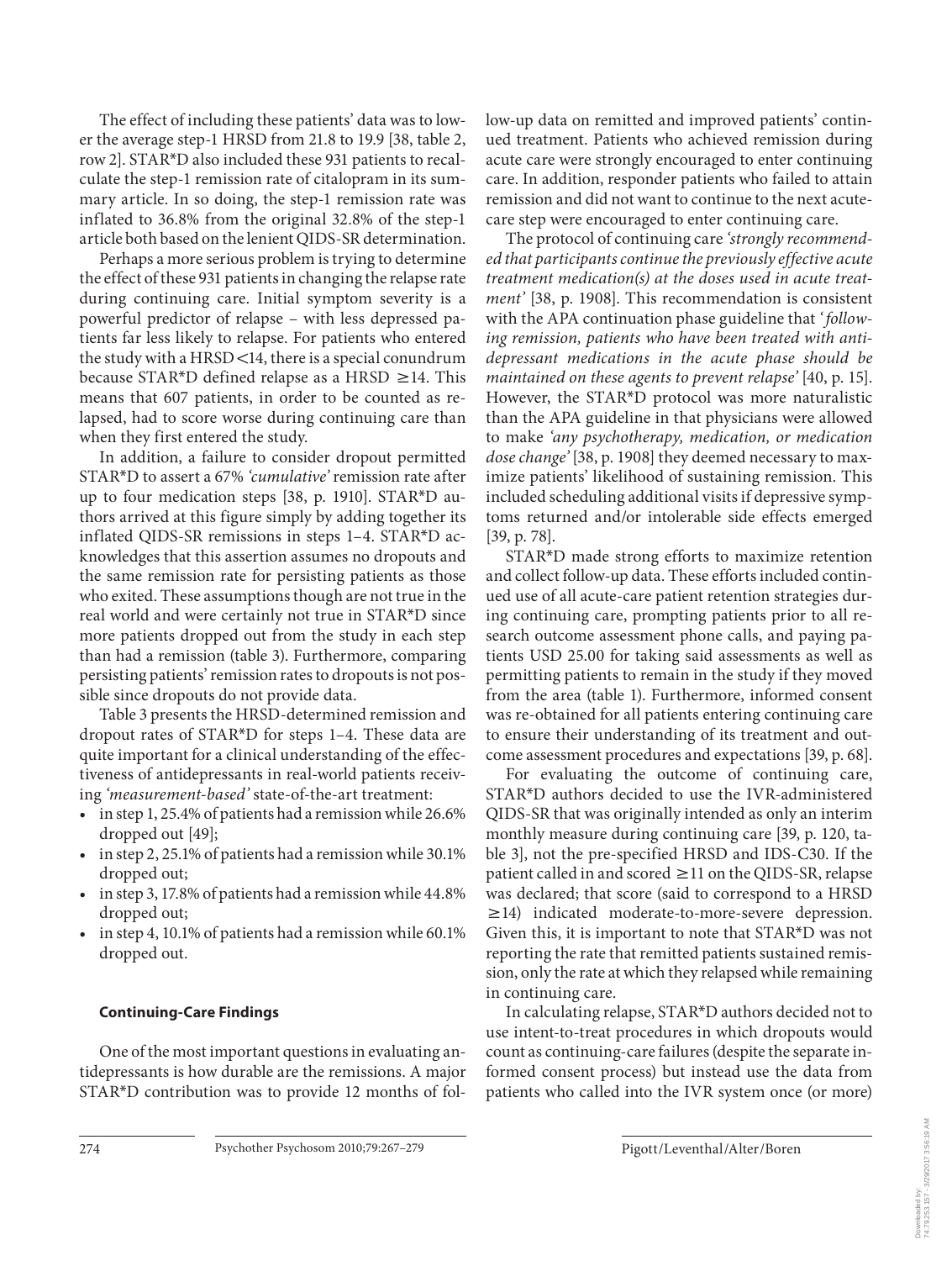during the 12 months. The calculated relapse rate was the proportion of patients relapsing of those who made at least one such call and reported a  $\geq$  11 QIDS-SR [38, table 5, column 6, footnote d).

 By this relapse definition, the continuing-care patients who dropped out early and never called in, or the many patients who called in once or more without scoring  $\geq$  11 and then dropped out, could never meet the relapse criterion. Because the likelihood of relapse increases with time in follow-up, this definition is biased toward underestimating relapse rates. It is common for patients to lose hope when depressive symptoms return thereby increasing their likelihood of discontinuing a treatment that is no longer effective for them. This is particularly true for the 75% of STAR \* D patients diagnosed with *'recurrent depression'* [38, table 2]. Given that most STAR\*D patients had *'reoccurring'* depression and *'loss of hope'* is one of the most common symptoms of depression, it is reasonable to expect that many continuing-care dropouts relapsed.

The summary report of STAR\*D identifies 1,854 remitted patients in steps 1-4 [38, table 3, row 8] yet only 1,518 consented to continuing care [38, table 5, column 2] while the other 336 dropped out. Many of these patients achieved their remission based on the paper-and-pencil QIDS-SR in their last clinic visit but then discontinued treatment without taking the HRSD despite the USD 25.00 payment for taking said measure (e.g. the step-1 article states, *'Of the 690 patients with missing exit HRSD scores, 152 (22.1%) achieved QIDS-SR remission at the last treatment visit'* [32, p. 34]. An additional 344 patients consented to continuing care but then dropped out during the 1st month without ever calling into the IVR system [38, table 5, column 5]. This indicates that 670 of 1,854 remitted patients (36.7%) of STAR\*D dropped out within 1 month of their QIDS-SR remission. Due to its open-label prescribing though, the ultimate outcome for these patients (and all dropouts during any phase) is unclear since patients could continue their treatment without staying in STAR\*D by paying for their medications and physician services that heretofore had been free. Given that such a decision required assuming this new cost which could be substantial, particularly for the one third who lacked insurance coverage [38, table 1], it is unlikely that many STAR\*D dropouts continued their treatment on antidepressant medication(s).

The weighted mean relapse rate of STAR\*D for remitted patients that called at least once into its IVR system was 37.4% (range: from 33.5% for step-1 to 50% for step-4 patients) and 64.4% for improved patients who entered continuing care not in remission (range: from 58.6% for step-1 to 83.3% for step-4 patients) [38, table 5, column 6]. Table 2 presents the survival analysis for the 1,518 patients who entered continuing care in remission. The numbers in table 2 represent the remitted patients who *'survived'* , i.e. did not relapse or dropout. Relapses of course represent unsuccessfully treated patients. Dropouts represent unsuccessfully treated patients as well, viewed from the intent-to-treat perspective. STAR\*D authors highlighted their findings that ' *relapse rates were higher for those who entered follow-up after more treatment steps (p* < 0.0001)' [38, p. 1911] and 'remission at en*try into follow-up was associated with a better prognosis than was simple improvement without remission'* [38, p. 1912]. While both statements are statistically accurate, they do not address the fact that STAR\*D patients' had extraordinarily high relapse and/or dropout rates during continuing care regardless of the treatment step their remission occurred nor their extent of acute-care improvement prior to entering continuing care.

 These findings call into question continuation phase guideline of APA that *' following remission, patients who have been treated with antidepressant medications in the acute phase should be maintained on these agents to prevent relapse'* despite this recommendation having received the highest *'clinical confidence'* rating of the expert panel [40, p. 15].

#### **Discussion**

 Given its 35 million dollar cost and thoughtful design, STAR\*D provides a rare opportunity to evaluate the effectiveness of antidepressants with real-world patients and therefore warrants analysis from multiple perspectives independent of those of its authors. While similar to the analysis of Fava et al.[50] documenting decreasing step-by-step remission rates with increasing rates of relapse and drug intolerance, our analysis found that the results of STAR\*D appear even worse than previously realized. Even with the extraordinary care of STAR\*D, only about one fourth of patients achieved remission in step 1. The study dropout rate was slightly larger than the success rate. The success rate of step 2 was slightly less than that of step 1 and the dropout rate was larger. The success rates in step 3 (17.8%) and step 4 (10.1%) were even more modest with still larger dropout rates (44.8 and 60.1%, respectively).

 Of the 4,041 patients started on citalopram, 370 (9.2%) dropped out within 2 weeks. After up to four trials, each provided with vigorous medication dosing *'to ensure that*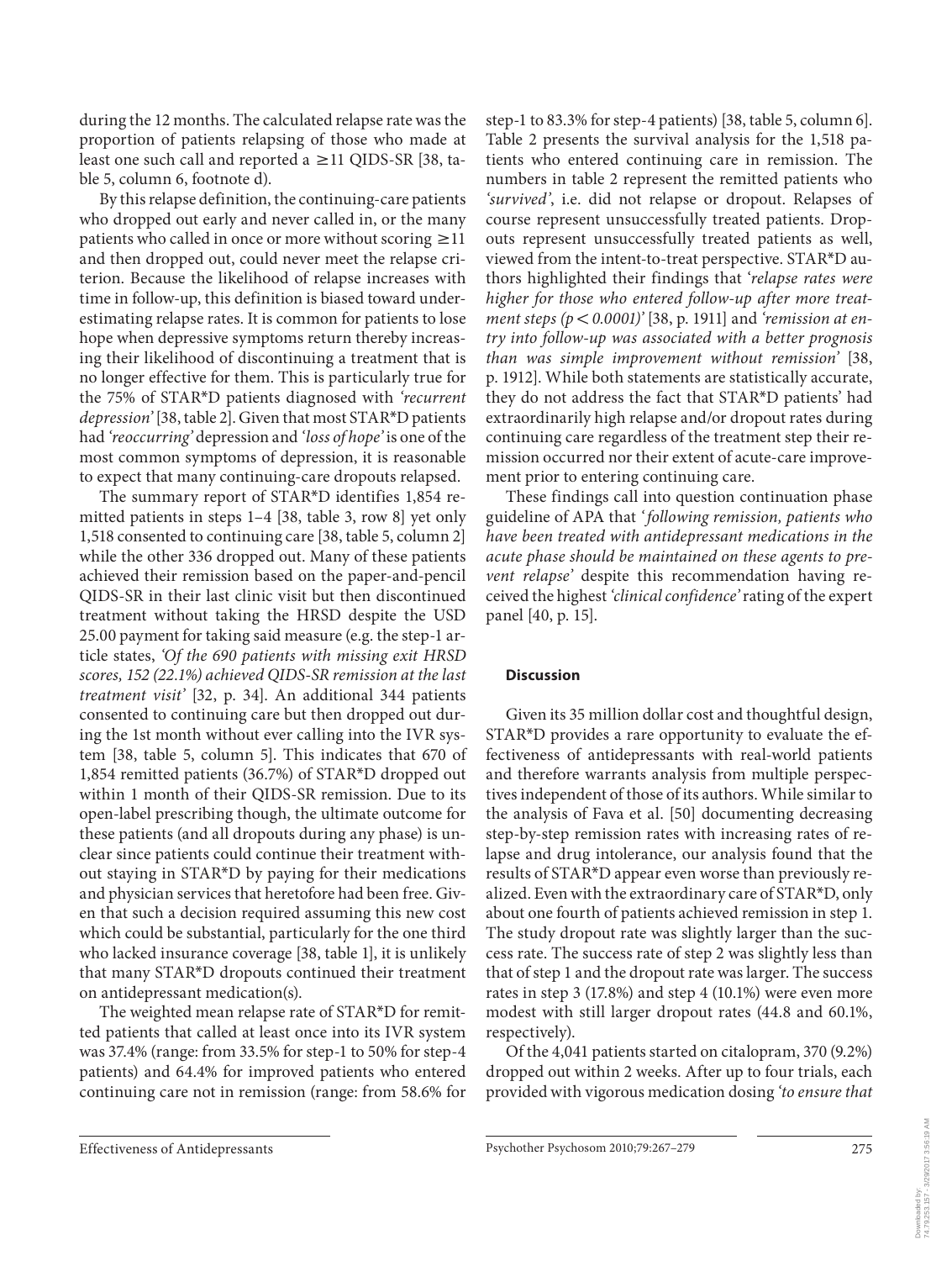*the likelihood of achieving remission was maximized and that those who did not reach remission were truly resistant to the medication'* [32, p. 30], only 1,854 patients (45.9%) obtained remission using the lenient QIDS-SR criteria. In each step, more patients dropped out than were remitted and this dropout rate steadily increased throughout the study. Of the 1,854 remitted patients, 670 (36.7%) dropped out within 1 month of their remission and only 108 (5.8%) survived continuing care and took the final assessment without relapsing and/or dropping out. Even for these 108 patients, it is unclear how many were one of the 607 whose baseline HRSD <14 signified only mild symptoms when first started on citalopram in step 1 and therefore had to score worse during continuing care than when they first entered the study to be counted as relapsed.

 In STAR \* D, failed trials had negative consequences for patients beyond not obtaining remission. Such failures decreased patients' likelihood for obtaining remission in subsequent trials while increasing their likelihood for drug intolerance, relapse, and/or dropping out. These negative effects lend support to the observation of Fava et al. [50, p. 262] that successive pharmacological manipulations *'may propel depressive illness into a refractory phase'* by fostering oppositional tolerance in which the antidepressant sensitizes some patients to depression. Chouinard and Chouinard [51, p. 75] document similar risks with atypical antipsychotics and estimate that 50% of treatment-resistant schizophrenia cases are related to supersensitivity psychosis. The following issue remains to be determined: the extent that diminishing outcomes of STAR<sup>\*</sup>D are due to a subset developing such oppositional tolerance, patients' natural diminished expectations of improvement following each failure (i.e. a step-by-step diminishing placebo effect), other unknown factors, and/ or some combination thereof.

Most importantly to clinicians, STAR\*D results show that antidepressants were only minimally effective with real-world patients when provided consistent with *'the theoretical principles and clinical beliefs that currently guide the management of treatment-resistant depression'* [43, p. 136]. This admittedly harsh assessment is most evident when using study completion rates as the best *'hard measure of treatment effectiveness and acceptability'* [ 14 , p. 296].

 Turner et al. [9] demonstrates how publication bias inflates the perceived efficacy of antidepressants thereby promoting the widespread acceptance of this treatment. The separate analyses of Turner et al. [9] and Kirsch et al. [10] suggest that antidepressants are only marginally efficacious compared to inert placebos, though the findings in these trials may be due to the under-representation of less symptomatic patients with greater comorbidity (particularly anxiety disorders that have been found to lower antidepressant response rates [52]) and longstanding depressive illness who better characterize the majority seeking care. The analysis of Barbui et al. [15, cited in 16 , p. 19] demonstrates how the apparent clinical superiority of paroxetine over placebo disappeared after statistically controlling for differences in drug/placebo side effects suggesting that side effects contribute to unblinding in RCTs and thereby enhance patients' expectation of improvement since they often guess correctly that they are getting the *'real'* drug and therefore anticipate improvement. Similar analyses are needed of antipsychotic/placebo antidepressant augmentation trials for *'treatment-resistant depression'* due to significant side effect profiles of antipsychotics and the role these might play in unblinding. Such analyses are crucial to evaluate properly Nelson and Papakostas' [53] recent meta-analysis finding that atypical antipsychotics were superior to placebo as augmentation agents since this analysis did not control for said differences in drug/placebo side effects and the fact that this apparent *'superiority'* was exceptionally modest, with 9 being the number needed to treat to have one additional remission in trials lasting only 6–8 weeks.

What more can we learn from STAR\*D and the reviewed articles? First, even with exemplary pharmaceutical efforts it is difficult to achieve sustained recovery for patients reflecting the range of illness severity of STAR \* D. Second, the results from efficacy trials (whether for medication, an evidence-based psychotherapy, or any other treatment) are limited in their ability to estimate a treatment benefit to the extent that the *'the ''apples'' assessed in such studies do not correspond to the ''oranges'' of clinical practice'* [26] . The analyses of Zimmerman et al. [30] and Wisniewski et al. [31] further highlight this fundamental disconnect between RCT patients and those most often presenting in real-world clinical practice. Third, the fact that the effectiveness rate in step-2 CTs was no better than antidepressants underscores that MDD – *with its common co-morbidities and recurrent nature* – is a serious, complex, and difficult-to-treat disorder whose treatment often results in fewer positive outcomes than would be expected from efficacy trials of its two most extensively researched interventions.

 Fourth, it is worth considering whether or not the measurement-based system of STAR\*D with its focus on measuring side effects and symptoms in every visit until ' *remission* ' was achieved hindered or helped patient care.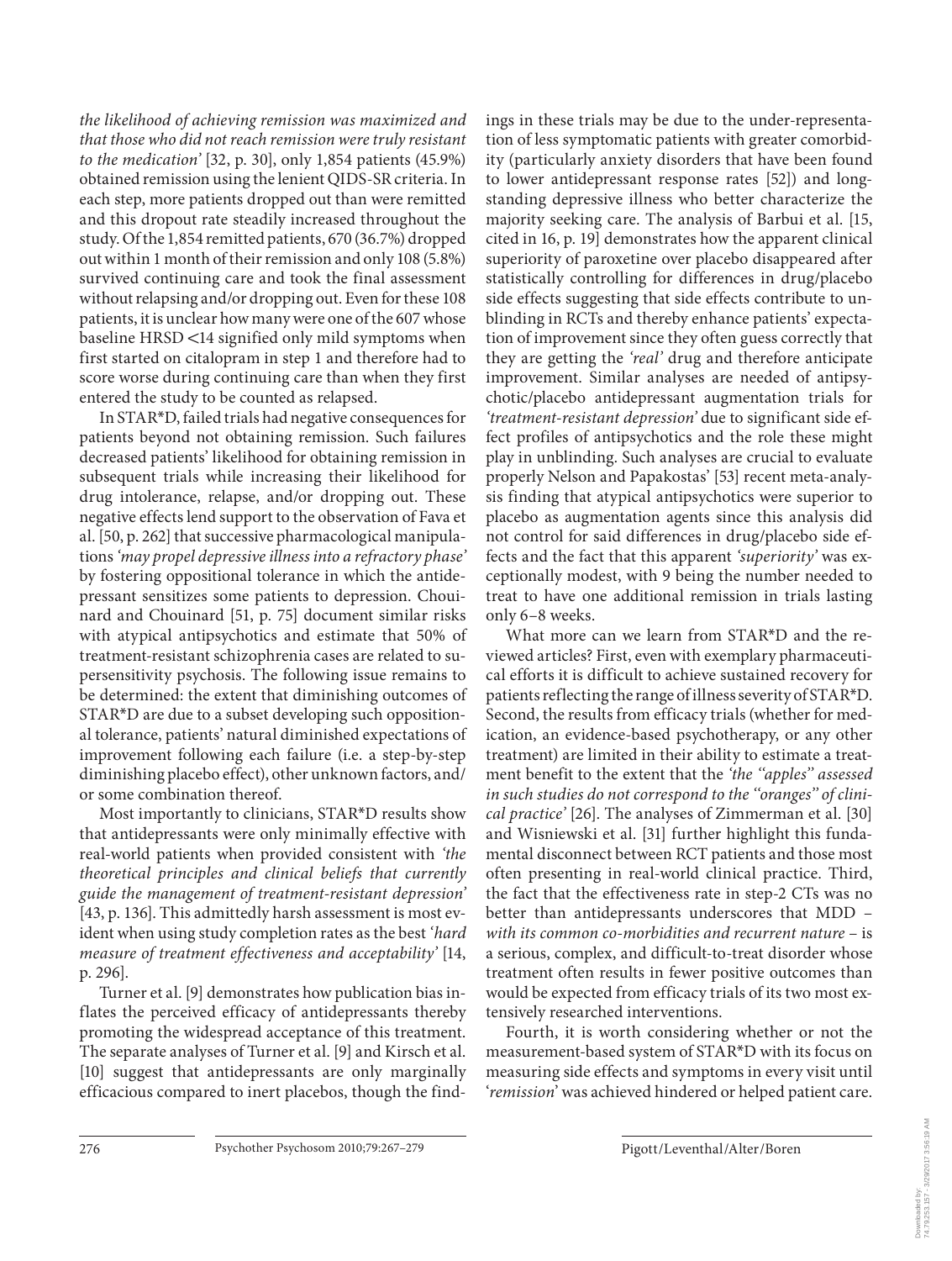STAR<sup>\*</sup>D authors clearly believed that it helped and even equated *'high quality care'* with their system stating: *'Finally, high quality of care was delivered (measurementbased care) with additional support from the clinical research coordinator. Consequently, the outcomes in this report may exceed those that are presently obtained in daily practice wherein neither symptoms nor side-effects are consistently measured and wherein practitioners vary greatly in the timing and level of dosing'* [38, p. 1914]. STAR\*D encouraged all patients who did not achieve remission based on a number to enter the next trial despite the failure of QIDS/HRSD to differentially weight core depressive symptoms (e.g. mood, guilt, suicidal ideation, or anhedonia) and accessory ones (e.g. appetite, insomnia, or agitation) [54, 55] and patients' self-assessments of the relative importance of each. In the absence of a meaningful therapeutic alliance between the patient and doctor, relying instead on patients' recitation of side effects and symptomatic change to guide treatment, STAR\*D may have failed to capitalize on a crucial ingredient necessary for patient improvement. In contrast, psychosomatic methods would likely have improved patient retention and outcomes given its use of more clinically-rich clinimetric assessment procedures, collaborative decision-making, and its focus on enhancing patients' self-efficacy by teaching them the self-management skills that are likely essential to sustain recovery from MDD [56] . Such psychosomatic methods are at their core *'psychotherapeutic'* and would likely enhance outcomes from any intervention, be it an antidepressant, a placebo, or some other strategy; particularly when applied to treating depressed – *often initially helpless and hopeless* – patients and their commonly occurring comorbid conditions.

 Fifth, the continuation and maintenance phase guidelines of APA which essentially encourage open-ended use of antidepressants at *'the same full antidepressant medication doses'* as used in acute treatment appear misguided [40, p. 15]. While the guidelines of APA are consistent with the meta-analyses performed by Geddes et al. [57] and Papakostas et al. [58] reporting large effect sizes for antidepressants in preventing relapse, these analyses do not control for publication bias [59, 60] nor selective outcome reporting [22, 23], both of which may significantly inflate the findings from meta-analyses that fail to control for these common forms of researcher bias. For now, prospective naturalistic studies are likely a better guide to estimate real-world outcomes. In STAR\*D, even for the 1,085 remitted patients in step 1 who consented to continuing-care and therefore had the highest likelihood of sustained recovery, only 84 (7.7%) did not relapse and/or dropout by the 12th month of continuing care. STAR \* D results are similar to findings of Bockting et al. [61] that only 42% used antidepressants continuously during maintenance phase treatment, of whom 60.4% relapsed, whereas patients who stopped using antidepressants experienced less relapse, with only 8% of those who received preventive CT relapsing. These naturalistic continuation phase studies support Fava's [62, 63] hypothesis that longterm antidepressant use may worsen the course of depression. Besides these studies, failure to find any apparent benefit from continued antidepressant treatment, the recent finding that long-term use of SSRIs at moderate/ high daily doses doubles the risk of diabetes [64], and the uncertain risk of oppositional tolerance, provides additional reasons for reexamining this all too common practice.

Finally, in light of the meager results of STAR\*D, it is worth reconsidering the term *'treatment-resistant depression'* when referring to patients who do not respond favorably to drug treatment. Should we not direct our attention to what is wrong with our treatment rather than classifying some patients as having an exotic form of depression because they fail to respond? Our understanding is hampered by using language that wrongly implies that there is an exceptional subgroup of patients who are refractory to an otherwise effective treatment. The inescapable conclusion from STAR\*D results is that we need to explore more seriously other forms of treatment (and combinations thereof) that may be more effective. This effort will require developing new service delivery models to ensure that as such treatments are identified, they are widely implemented  $[65, 66]$ .

 Despite the pervasive belief regarding the effectiveness of antidepressants and cognitive therapy (CT) among physicians and society at large, STAR\*D shows that antidepressants and CT fail to result in sustained positive effects for the majority of people who receive them. STAR\*D authors noted at the outset of the study that the *'results should have substantial public health and scientific significance'* . As healthcare professionals and in line with what STAR<sup>\*</sup>D authors themselves recommend, we should take notice of what this largest antidepressant effectiveness trial ever conducted is telling us and reassess the role of antidepressant medications and CT in the evidencebased treatment for depression.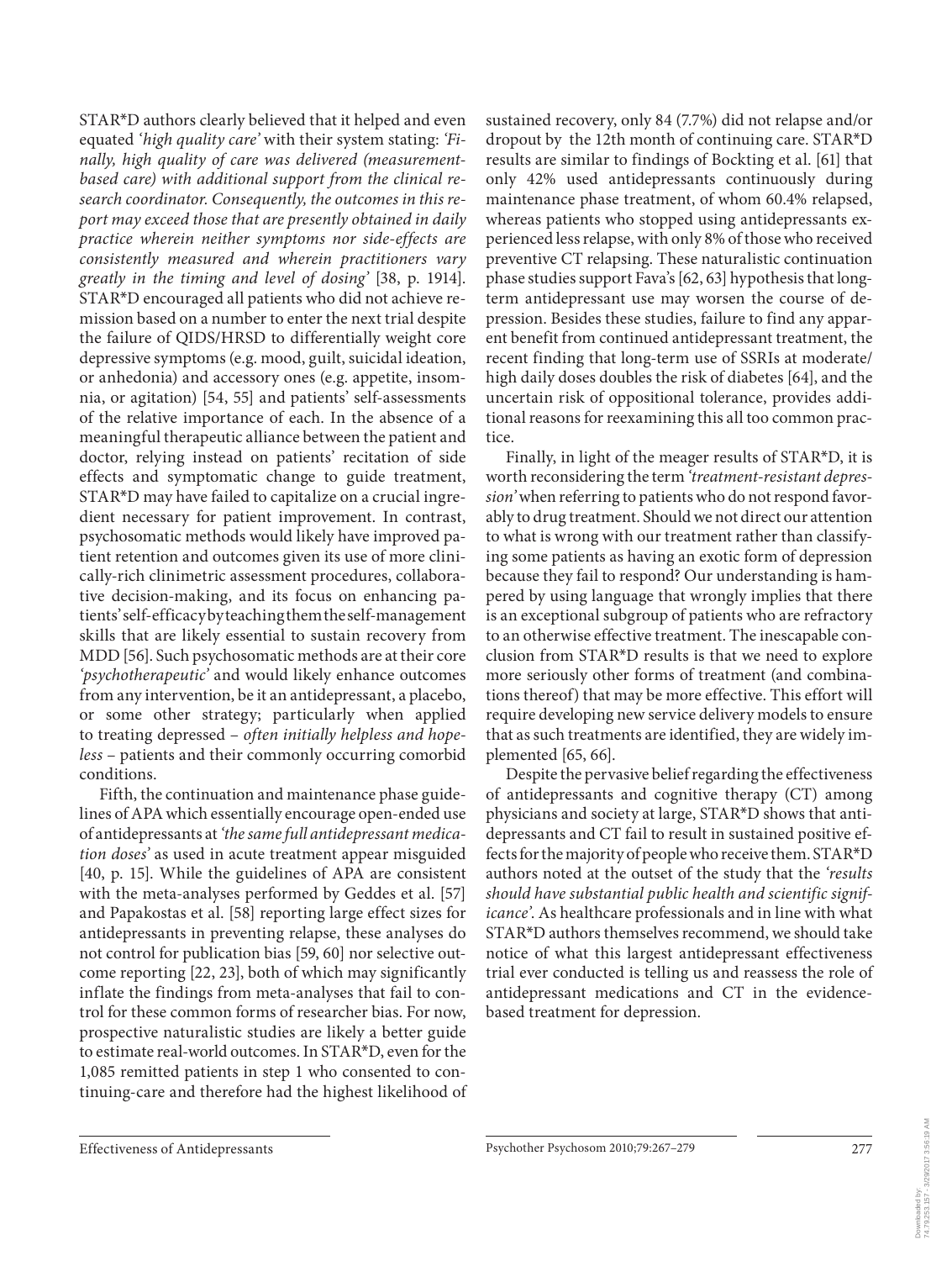#### **Acknowledgments**

 The authors would like to thank both peer reviewers whose insightful comments and suggestions were invaluable in improving the paper.

## **Conflicts of Interest**

 H. Edmund Pigott, PhD, and Gregory S. Alter, PhD, are founders of NeuroAdvantage, LLC, a for-profit neurotherapy company. During the past 3 years, Dr. Pigott has consulted for CNS Response, Midwest Center for Stress and Anxiety, and SmartBrain Technologies.

#### **References**

- ternational registry of clinical trials. J Clin Oncol 1986;4:1529–1541.
- 2 Dickersin K: The existence of publication bias and risk factors for its occurrence. JAMA 1990;263:1385–1389.
- 3 Dickersin K: How important is publication bias? A synthesis of available data. AIDS Educ Prev 1997;9:15–21.
- 4 Chan AW, Hróbjartsson A, Haahr MT, Gøtzsche PC, Altman DG: Empirical evidence for selective reporting of outcomes in randomized trials: comparison of protocols to published articles. JAMA 2004;291:2457– 2465.
- 5 Krleža-Jeric K, Chan AW, Dickersin K, Sim I, Grimshaw J, Gluud C: Principles for international registration of protocol information and results from human trials of health  $\geq 18$ related interventions: Ottawa statement (part 1). BMJ 2005;330:956–958.
- 6 Chan AW: Bias, spin, and misreporting: time PLoS Med 2008;5:e230.
- 7 Kerr NL: HARKing: hypothesizing after the results are known. Pers Soc Psychol Rev 1998;2:196–217.
- 8 Rising K, Bacchetti P, Bero L: Reporting bias in drug trials submitted to the Food and Drug Administration: a review of publication and presentation. PLoS Med 2008; 5:e217.
- 9 Turner EH, Matthews AM, Linardatos, E, Tell RA, Rosenthal R: Selective publication of antidepressant trials and its influence on apparent efficacy. N Engl J Med 2008;358: 252–260.
- 10 Kirsch I, Moore T, Scoboria A, Nichols S: The emperor's new drugs: an analysis of antidepressant medication data submitted to the U.S. Food and Drug Administration. Prev Treat 2002;5:article 23.
- sants and placebos: secrets, revelations, and unanswered questions. Prev Treat 2002;5:article 33.
- 12 Kirsch I, Antonuccio D: Antidepressants versus placebos: meaningful advantages are lacking. Psych Times, September 19, 2002.
- ▶ 13 Kirsch I, Deacon B, Huedo-Medina TB, ▶ 25 Moore TJ, Johnson BT: Initial severity and antidepressant benefits: a meta-analysis of data submitted to the Food and Drug Administration. PLoS Med 2008;5:e45.
- 1 Simes RJ: Publication bias: the case for an in- 14 Barbui C, Furukawa TA, Cipriani A: Effec- 26 Parker G: Antidepressants on trial: how valtiveness of paroxetine in the treatment of acute major depression in adults: a systemlished data from randomized trials. CMAJ 2008;178:296–305.
	- 15 Barbui C, Cipriani A, Kirsch I: Is the paroxetine-placebo efficacy separation mediated by adverse events? A systematic re-examinasubmitted.
	- 16 Kirsch I: The Emperor's New Drugs: Exploding the Antidepressant Myth. London, Bodley Head, 2009.
	- 17 Greenberg RP, Bornstein RF, Zborowski MJ, Fisher S, Greenberg MD: A meta-analysis of fluoxetine outcome in the treatment of depression. J Nerv Ment Dis 1994;182:547–551.
	- Antonuccio DO, Danton WG, DeNelsky GY, Greenberg RP, Gordon JS: Raising questions about antidepressants. Psychother Psychosom 1999;68:3–14.
	- for full access to trial protocols and results. 19 Gaudiano BA, Herbert JD: Methodological issues in clinical trials of antidepressant medications: perspectives from psychotherapy outcome research. Psychother Psychosom 2005;74:17–25.
		- 20 Kirsch I, Sapirstein G: Listening to Prozac but hearing placebo: a meta-analysis of antiticle 0002a.
		- 21 Moncrieff A, Cohen D: Rethinking models of psychotropic drug action. Psychother Psychosom 2005;74:145–153.
		- Mathieu S, Boutron I, Moher D, Altman DG, Ravaud P: Comparison of registered and published primary outcomes in randomized controlled trials. JAMA 2009;302:977–984.
		- 23 Vedula SS, Bero L, Scherer RW, Dickersin K: ▶33 Rush AJ, Trivedi MH, Wisniewski SR, Stew-Outcome reporting in industry-sponsored trials of gabapentin for off-label use. N Engl J Med 2009;361:1963–1971.
- 11 Kirsch I, Scoboria A, Moore TJ: Antidepres- 24 Lieberman JA, Greenhouse J, Hamer RM, Krishnan KR, Nemeroff CB, Sheehan DV, Thase ME, Keller MB: Comparing the effects evaluating quantitative reviews of antidepressant efficacy. Neuropsychopharmacology 2005;30:445–460.
	- 25 Walsh BT, Seidman SN, Sysko R, Gould M: Placebo response in studies of major depression: variable, substantial, and growing. JAMA 2002;287:1840–1847.
- id is the evidence? Br J Psychiatry 2009;194:  $1 - 3$
- atic re-examination of published and unpub- 27 Fava M, Evins E, Dorer DJ, Schoenfeld DA: The problem of the placebo response in clinical trials for psychiatric disorders: culprits, possible remedies, and a novel study design approach. Psychother Psychosom 2003;72: 115–127.
- tion of randomised double-blind studies, 28 Otto MW, Nierenberg AA: Assay sensitivity, failed clinical trials and the conduct of science. Psychother Psychosom 2002;71:241– 243.
	- 29 Hooper M, Amsterdam JD: Do clinical trials reflect drug potential? A review of FDA evaluation of new antidepressants. NCDEU 39th Annu Meet, Boca Raton, June 1998.
	- Zimmerman M, Mattia JI, Posternak MA: Are subjects in pharmacological treatment trials of depression representative of patients in routine clinical practice? Am J Psychiatry 2002;159:469–473.
	- 31 Wisniewski SR, Rush AJ, Nierenberg AA, Gaynes BN, Warden D, Luther JF, McGrath PJ, Lavori PW, Thase ME, Fava M, Trivedi MH: Can phase III trial results of antidepressant medications be generalized to clinical practice? A STAR\*D report. Am J Psychiatry 2009;166:599–607.
- depressant medication. Prev Treat 1998;1:ar- 32 Trivedi MH, Rush AJ, Wisniewski SR, Nierenberg AA, Warden D, Ritz L, Norquist G, Howland RH, Lebowitz B, McGarth PJ, Shores-Wilson K, Biggs MM, Balasubramani GK, Fava M: Evaluation of outcomes with citalopram for depression using measurement-based care in STAR\*D: implications for clinical practice. Am J Psychiatry 2006; 163:28–40.
	- art JW, Nierenberg AA, Thase ME, Ritz L, Biggs MM, Warden D, Luther JF, Shores-Wilson K, Niederehe G, Fava M: Bupropion-SR, sertraline, or venlafaxine-XR after failure of SSRIs for depression. N Engl J Med 2006;354:1231–1242.
- of antidepressants: consensus guidelines for 34 Trivedi MH, Fava M, Wisniewski SR, Thase ME, Quitkin F, Warden D, Ritz L, Nierenberg AA, Lebowitz BD, Biggs MM, Luther JF, Shores-Wilson K, Rush AJ: Medication augmentation after the failure of SSRIs for depression. N Engl J Med 2006;354:1243–1252.